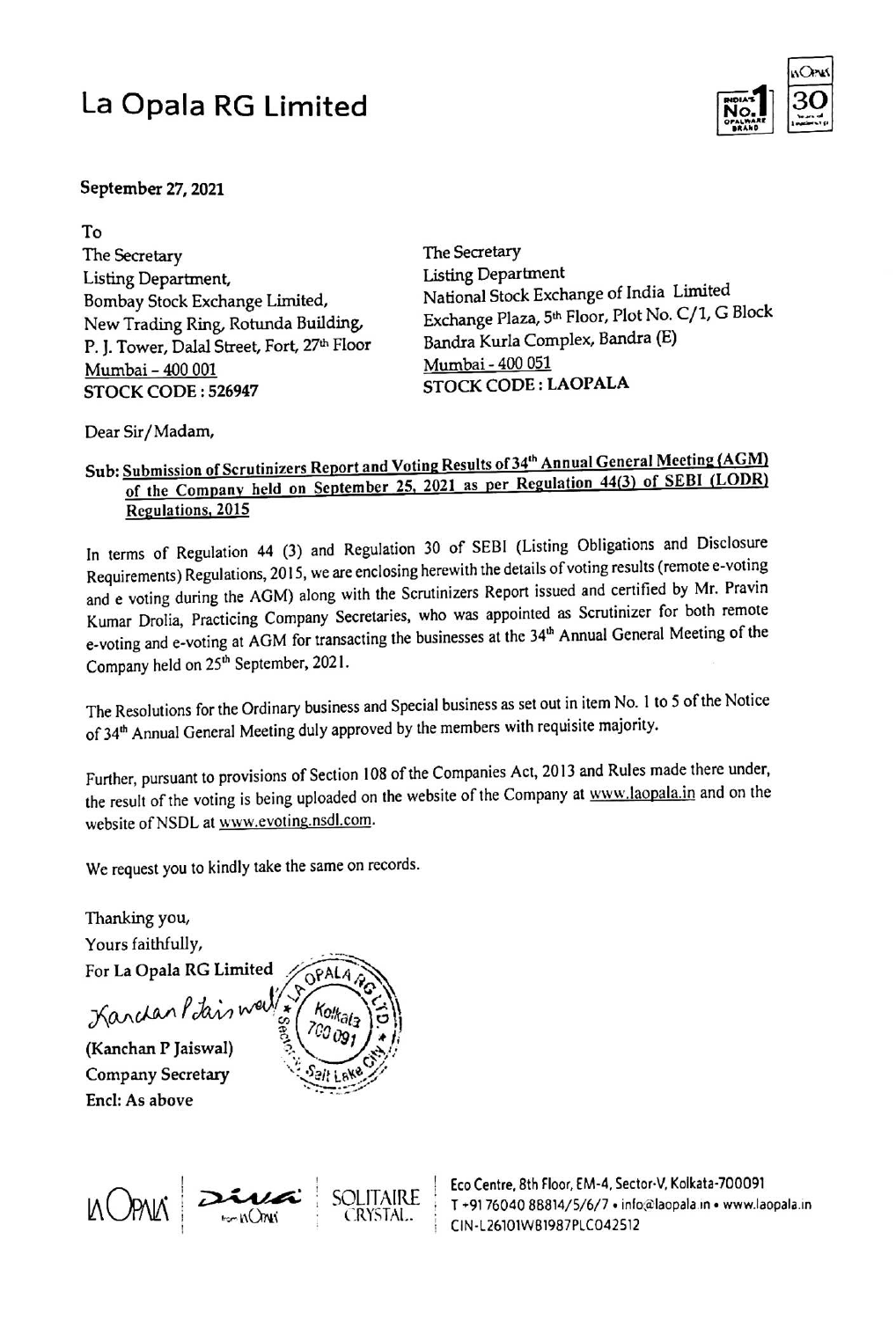**Home Validate**

| <b>Voting results</b>                                                        |                  |  |  |
|------------------------------------------------------------------------------|------------------|--|--|
| Record date                                                                  | 18-09-2021       |  |  |
| Total number of shareholders on record date                                  | 41330            |  |  |
| No. of shareholders present in the meeting either in person or through proxy |                  |  |  |
| a) Promoters and Promoter group                                              | 0                |  |  |
| b) Public                                                                    | 0                |  |  |
| No. of shareholders attended the meeting through video conferencing          |                  |  |  |
| a) Promoters and Promoter group                                              | 8                |  |  |
| b) Public                                                                    | 57               |  |  |
| No. of resolution passed in the meeting                                      | 5                |  |  |
| Disclosure of notes on voting results                                        | <b>Add Notes</b> |  |  |

 $Prev$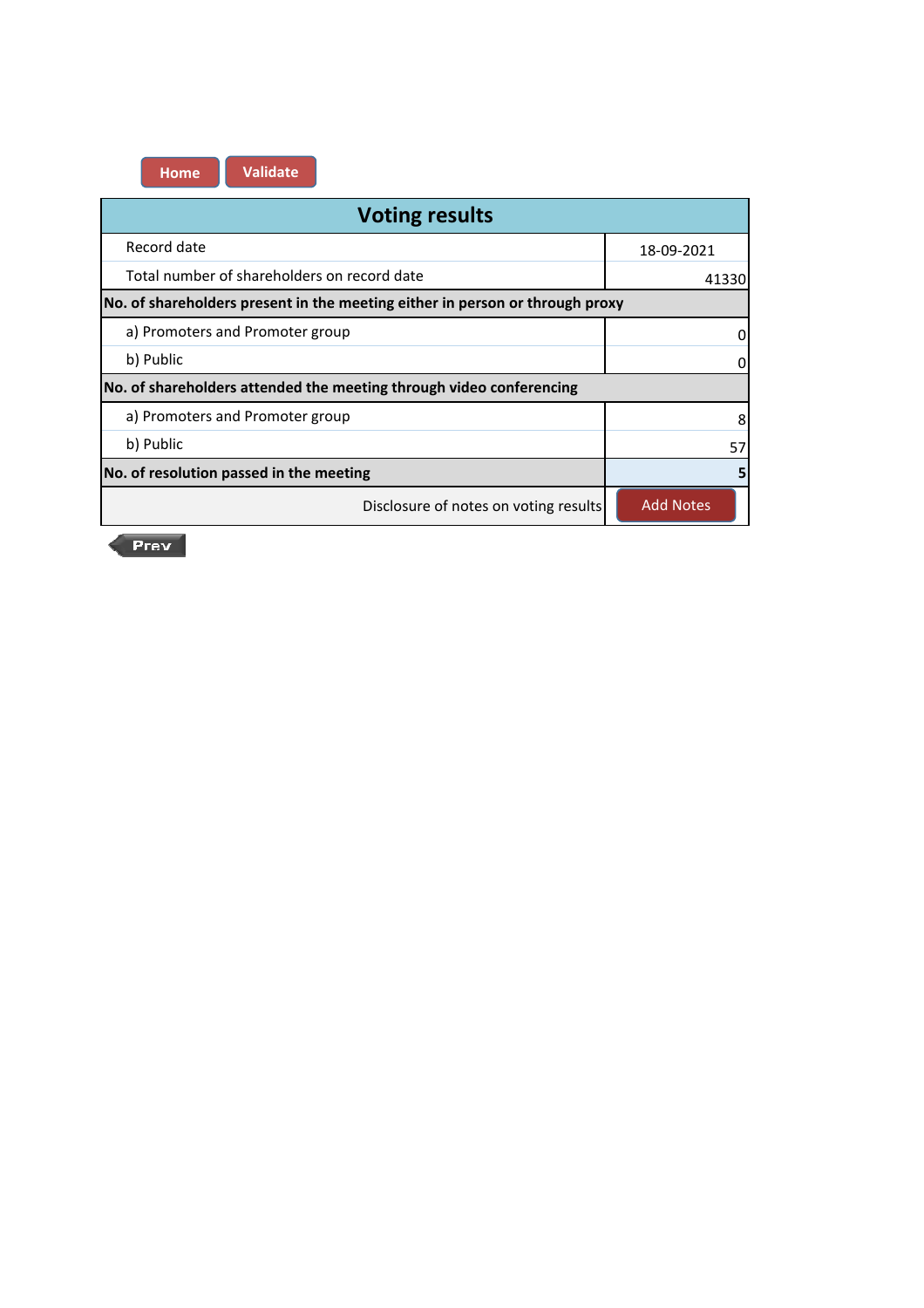| Home                               | Validate                                                                 |                                           |                        |                                               |                                                                                                                                                                                                 |           |                     |                                       |  |  |
|------------------------------------|--------------------------------------------------------------------------|-------------------------------------------|------------------------|-----------------------------------------------|-------------------------------------------------------------------------------------------------------------------------------------------------------------------------------------------------|-----------|---------------------|---------------------------------------|--|--|
|                                    |                                                                          |                                           |                        | <b>Resolution (1)</b>                         |                                                                                                                                                                                                 |           |                     |                                       |  |  |
|                                    |                                                                          | Resolution required: (Ordinary / Special) |                        |                                               |                                                                                                                                                                                                 | Ordinary  |                     |                                       |  |  |
|                                    | Whether promoter/promoter group are interested in the agenda/resolution? |                                           |                        |                                               |                                                                                                                                                                                                 | <b>No</b> |                     |                                       |  |  |
|                                    |                                                                          | Description of resolution considered      |                        |                                               | Adoption and approval of Audited financial statements for the financial year ended March 31,<br>2021 and reports of Board of Directors and Auditors thereon. (passed as an Ordinary Resolution) |           |                     |                                       |  |  |
| Category                           | Mode of voting                                                           | No. of shares held                        | No. of votes<br>polled | % of Votes polled<br>on outstanding<br>shares | No. of votes - in<br>No. of votes -<br>favour<br>against                                                                                                                                        |           |                     | % of Votes against<br>on votes polled |  |  |
|                                    |                                                                          | (1)                                       | (2)                    | $(3)=[(2)/(1)]*100$                           | (4)                                                                                                                                                                                             | (5)       | $(6)=[(4)/(2)]*100$ | $(7)=[(5)/(2)]*100$                   |  |  |
|                                    | <b>E-Voting</b>                                                          |                                           | 72865000               | 100.0000                                      | 72865000                                                                                                                                                                                        | $\Omega$  | 100.0000            | 0.0000                                |  |  |
| <b>Promoter and</b>                | Poll                                                                     | 72865000                                  | 0                      | 0.0000                                        | 0                                                                                                                                                                                               | ŋ         | $\mathbf 0$         | 0                                     |  |  |
| <b>Promoter Group</b>              | Postal Ballot (if applicable)                                            |                                           | U                      | 0.0000                                        | <sup>0</sup>                                                                                                                                                                                    | ŋ         | $\Omega$            | $\Omega$                              |  |  |
|                                    | <b>Total</b>                                                             | 72865000                                  | 72865000               | 100.0000                                      | 72865000                                                                                                                                                                                        | O         | 100.0000            | 0.0000                                |  |  |
|                                    | <b>E-Voting</b>                                                          |                                           | 16225903               | 69.0168                                       | 16225903                                                                                                                                                                                        | $\Omega$  | 100.0000            | 0.0000                                |  |  |
| Public-                            | Poll                                                                     | 23510085                                  | 0                      | 0.0000                                        | 0                                                                                                                                                                                               | ŋ         | $\Omega$            | 0                                     |  |  |
| <b>Institutions</b>                | Postal Ballot (if applicable)                                            |                                           | 0                      | 0.0000                                        | 0                                                                                                                                                                                               | ŋ         | $\Omega$            | $\Omega$                              |  |  |
|                                    | <b>Total</b>                                                             | 23510085                                  | 16225903               | 69.0168                                       | 16225903                                                                                                                                                                                        | $\Omega$  | 100.0000            | 0.0000                                |  |  |
|                                    | <b>E-Voting</b>                                                          |                                           | 425532                 | 2.9096                                        | 425284                                                                                                                                                                                          | 248       | 99.9417             | 0.0583                                |  |  |
| <b>Public-Non</b>                  | Poll                                                                     | 14624915                                  | 0                      | 0.0000                                        | 0                                                                                                                                                                                               | O         | $\Omega$            | 0                                     |  |  |
| <b>Institutions</b>                | Postal Ballot (if applicable)                                            |                                           | 0                      | 0.0000                                        | <sup>0</sup>                                                                                                                                                                                    | U         | $\Omega$            | $\Omega$                              |  |  |
|                                    | <b>Total</b>                                                             | 14624915                                  | 425532                 | 2.9096                                        | 425284                                                                                                                                                                                          | 248       | 99.9417             | 0.0583                                |  |  |
|                                    | <b>Total</b>                                                             | 111000000                                 | 89516435               | 80.6454                                       | 89516187                                                                                                                                                                                        | 248       | 99.9997             | 0.0003                                |  |  |
| Whether resolution is Pass or Not. |                                                                          |                                           |                        |                                               |                                                                                                                                                                                                 |           |                     | Yes                                   |  |  |
|                                    | Disclosure of notes on resolution<br><b>Add Notes</b>                    |                                           |                        |                                               |                                                                                                                                                                                                 |           |                     |                                       |  |  |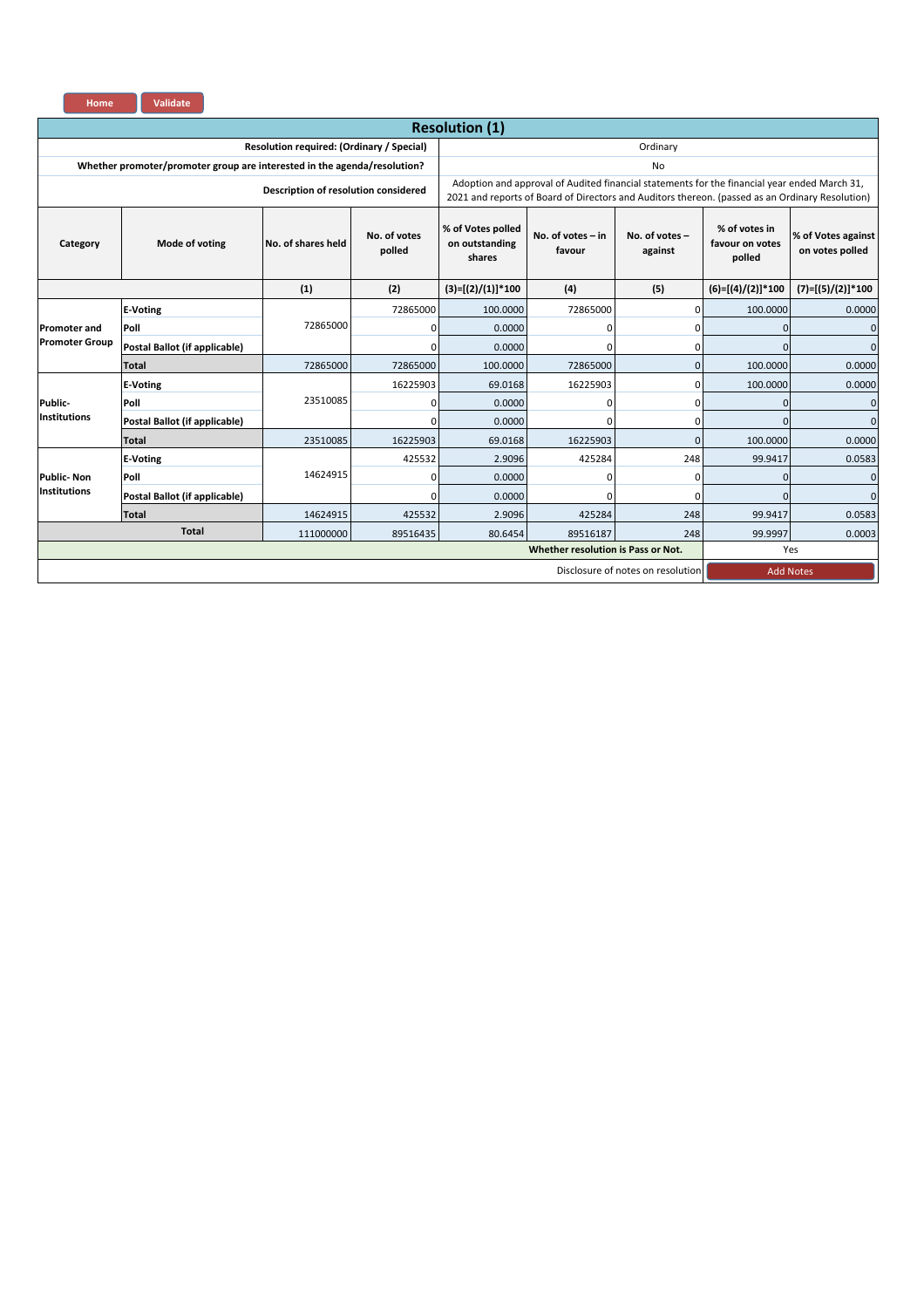| <b>Home</b> | <b>Validate</b> |
|-------------|-----------------|
|             |                 |

|                            |                                                                          |                                      |                        | <b>Resolution (2)</b>                         |                                                 |                                                                       |                                            |                                          |  |
|----------------------------|--------------------------------------------------------------------------|--------------------------------------|------------------------|-----------------------------------------------|-------------------------------------------------|-----------------------------------------------------------------------|--------------------------------------------|------------------------------------------|--|
|                            | Resolution required: (Ordinary / Special)                                |                                      | Ordinary               |                                               |                                                 |                                                                       |                                            |                                          |  |
|                            | Whether promoter/promoter group are interested in the agenda/resolution? |                                      |                        |                                               |                                                 | <b>No</b>                                                             |                                            |                                          |  |
|                            |                                                                          | Description of resolution considered |                        |                                               |                                                 | Declaration of Dividend for the financial year ended 31st March, 2021 |                                            |                                          |  |
| Mode of voting<br>Category |                                                                          | No. of shares held                   | No. of votes<br>polled | % of Votes polled<br>on outstanding<br>shares | No. of votes $-$ in<br>No. of votes -<br>favour |                                                                       | % of votes in<br>favour on votes<br>polled | % of Votes<br>against on votes<br>polled |  |
|                            |                                                                          | (1)                                  | (2)                    | $(3)=[(2)/(1)]*100$                           | (4)                                             | (5)                                                                   | $(6)=[(4)/(2)]*100$                        | $(7)=[(5)/(2)]*100$                      |  |
| <b>Promoter and</b>        | <b>E-Voting</b>                                                          |                                      | 72865000               | 100.0000                                      | 72865000                                        | ŋ                                                                     | 100.0000                                   | 0.0000                                   |  |
|                            | Poll                                                                     | 72865000                             | $\overline{0}$         | 0.0000                                        |                                                 | n                                                                     | $\Omega$                                   | $\mathbf 0$                              |  |
| <b>Promoter Group</b>      | Postal Ballot (if applicable)                                            |                                      | 01                     | 0.0000                                        |                                                 |                                                                       | $\Omega$                                   | $\overline{0}$                           |  |
|                            | <b>Total</b>                                                             | 72865000                             | 72865000               | 100.0000                                      | 72865000                                        | ŋ                                                                     | 100.0000                                   | 0.0000                                   |  |
|                            | <b>E-Voting</b>                                                          |                                      | 16225903               | 69.0168                                       | 16225903                                        | ŋ                                                                     | 100.0000                                   | 0.0000                                   |  |
| Public-                    | Poll                                                                     | 23510085                             | $\overline{0}$         | 0.0000                                        | O                                               | 0                                                                     | $\Omega$                                   | $\mathbf 0$                              |  |
| <b>Institutions</b>        | Postal Ballot (if applicable)                                            |                                      | $\overline{0}$         | 0.0000                                        | <sup>0</sup>                                    | 0                                                                     | $\Omega$                                   | $\overline{0}$                           |  |
|                            | <b>Total</b>                                                             | 23510085                             | 16225903               | 69.0168                                       | 16225903                                        | $\Omega$                                                              | 100.0000                                   | 0.0000                                   |  |
|                            | <b>E-Voting</b>                                                          |                                      | 425347                 | 2.9084                                        | 424428                                          | 919                                                                   | 99.7839                                    | 0.2161                                   |  |
| <b>Public-Non</b>          | Poll                                                                     | 14624915                             | 01                     | 0.0000                                        |                                                 | <sup>0</sup>                                                          | $\Omega$                                   | $\mathbf 0$                              |  |
| <b>Institutions</b>        | Postal Ballot (if applicable)                                            |                                      | 01                     | 0.0000                                        |                                                 | <sup>0</sup>                                                          | $\Omega$                                   | $\overline{0}$                           |  |
|                            | <b>Total</b>                                                             | 14624915                             | 425347                 | 2.9084                                        | 424428                                          | 919                                                                   | 99.7839                                    | 0.2161                                   |  |
| <b>Total</b><br>111000000  |                                                                          |                                      |                        | 80.6453<br>89516250                           | 89515331                                        | 919                                                                   | 99.9990                                    | 0.0010                                   |  |
|                            |                                                                          |                                      |                        |                                               | Whether resolution is Pass or Not.              |                                                                       | Yes                                        |                                          |  |
|                            |                                                                          |                                      |                        |                                               |                                                 | Disclosure of notes on resolution                                     | <b>Add Notes</b>                           |                                          |  |
|                            |                                                                          |                                      |                        |                                               |                                                 |                                                                       |                                            |                                          |  |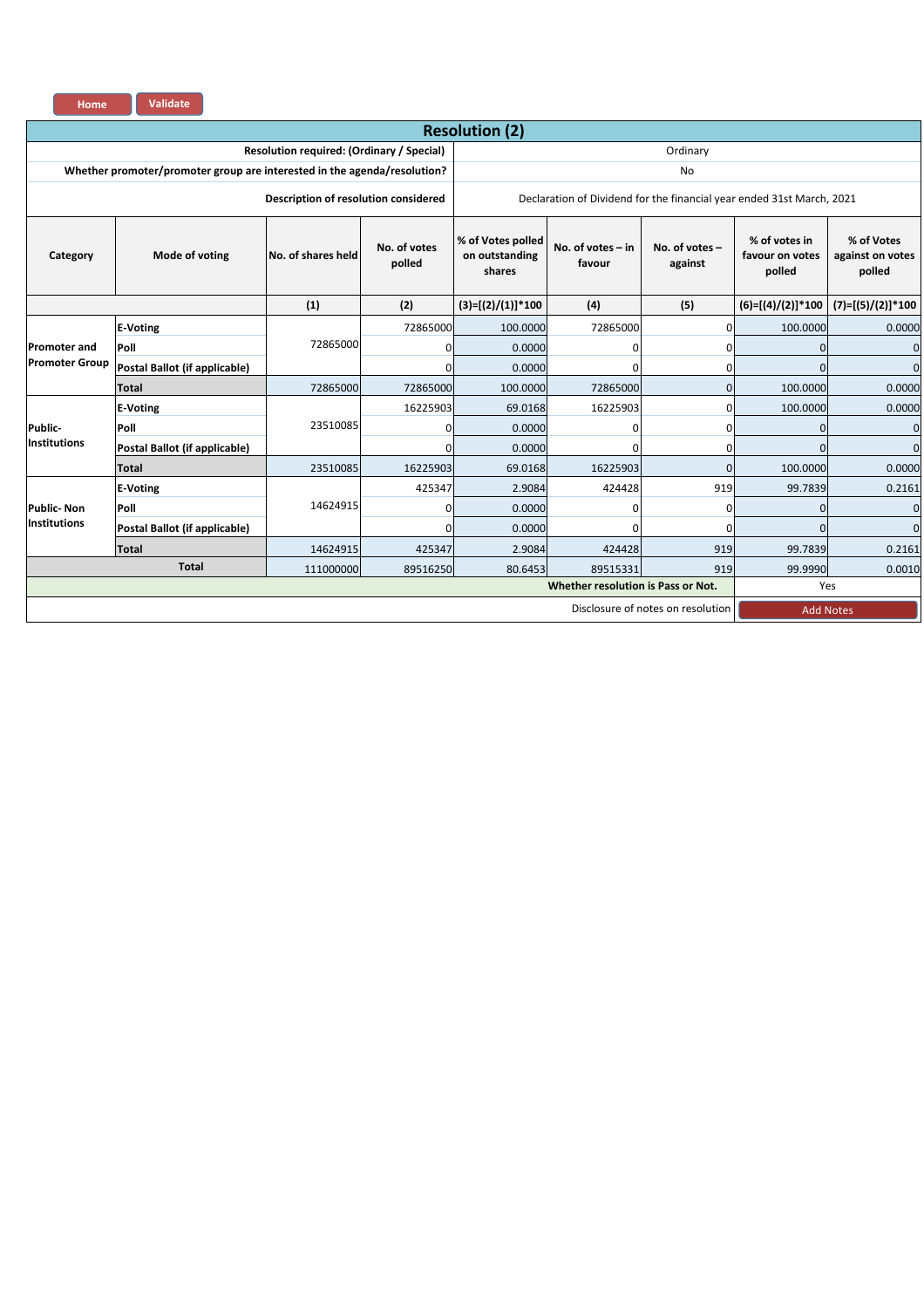| <b>Home</b> | <b>Validate</b> |
|-------------|-----------------|
|             |                 |

| <b>Resolution (3)</b> |                                                                          |                                           |                                   |                                               |                                                                                                 |                                                        |                                            |                                          |  |  |  |
|-----------------------|--------------------------------------------------------------------------|-------------------------------------------|-----------------------------------|-----------------------------------------------|-------------------------------------------------------------------------------------------------|--------------------------------------------------------|--------------------------------------------|------------------------------------------|--|--|--|
|                       |                                                                          | Resolution required: (Ordinary / Special) |                                   | Ordinary                                      |                                                                                                 |                                                        |                                            |                                          |  |  |  |
|                       | Whether promoter/promoter group are interested in the agenda/resolution? |                                           |                                   |                                               |                                                                                                 | Yes                                                    |                                            |                                          |  |  |  |
|                       |                                                                          | Description of resolution considered      |                                   |                                               | To appoint a Director in place of Mr. Ajit Jhunjhunwala (DIN: 00111872) who retires by rotation | and, being eligible, offers himself for reappointment. |                                            |                                          |  |  |  |
| Category              | Mode of voting                                                           | No. of shares held                        | No. of votes<br>polled            | % of Votes polled<br>on outstanding<br>shares | No. of votes - in<br>favour                                                                     | No. of votes -<br>against                              | % of votes in<br>favour on votes<br>polled | % of Votes<br>against on votes<br>polled |  |  |  |
|                       |                                                                          | (1)                                       | (2)                               | $(3)=[(2)/(1)]*100$                           | (4)                                                                                             | (5)                                                    | $(6)=[(4)/(2)]*100$                        | (7)=[(5)/(2)]*100                        |  |  |  |
|                       | <b>E-Voting</b>                                                          |                                           | 72865000                          | 100.0000                                      | 72865000                                                                                        | 0                                                      | 100.0000                                   | 0.0000                                   |  |  |  |
| <b>Promoter and</b>   | Poll                                                                     | 72865000                                  | $\Omega$                          | 0.0000                                        |                                                                                                 | O                                                      |                                            | $\Omega$                                 |  |  |  |
| <b>Promoter Group</b> | Postal Ballot (if applicable)                                            |                                           | $\Omega$                          | 0.0000                                        |                                                                                                 | O                                                      |                                            | $\mathbf{0}$                             |  |  |  |
|                       | <b>Total</b>                                                             | 72865000                                  | 72865000                          | 100.0000                                      | 72865000                                                                                        | $\mathbf{0}$                                           | 100.0000                                   | 0.0000                                   |  |  |  |
|                       | <b>E-Voting</b>                                                          |                                           | 16225903                          | 69.0168                                       | 16225903                                                                                        | $\Omega$                                               | 100.0000                                   | 0.0000                                   |  |  |  |
| Public-               | Poll                                                                     | 23510085                                  | 0                                 | 0.0000                                        |                                                                                                 | 0                                                      |                                            | $\mathbf{0}$                             |  |  |  |
| <b>Institutions</b>   | Postal Ballot (if applicable)                                            |                                           | $\Omega$                          | 0.0000                                        |                                                                                                 | 0                                                      |                                            | $\mathbf{0}$                             |  |  |  |
|                       | Total                                                                    | 23510085                                  | 16225903                          | 69.0168                                       | 16225903                                                                                        | $\Omega$                                               | 100.0000                                   | 0.0000                                   |  |  |  |
|                       | <b>E-Voting</b>                                                          |                                           | 425264                            | 2.9078                                        | 419910                                                                                          | 5354                                                   | 98.7410                                    | 1.2590                                   |  |  |  |
| <b>Public-Non</b>     | Poll                                                                     | 14624915                                  | 0                                 | 0.0000                                        |                                                                                                 | O                                                      |                                            | $\mathbf{0}$                             |  |  |  |
| <b>Institutions</b>   | Postal Ballot (if applicable)                                            |                                           | $\Omega$                          | 0.0000                                        |                                                                                                 | O                                                      |                                            | $\mathbf{0}$                             |  |  |  |
|                       | Total                                                                    | 14624915                                  | 425264                            | 2.9078                                        | 419910                                                                                          | 5354                                                   | 98.7410                                    | 1.2590                                   |  |  |  |
|                       | <b>Total</b>                                                             | 111000000                                 | 89516167                          | 80.6452                                       | 89510813                                                                                        | 5354                                                   | 99.9940                                    | 0.0060                                   |  |  |  |
|                       |                                                                          |                                           |                                   |                                               | Whether resolution is Pass or Not.                                                              |                                                        |                                            | Yes                                      |  |  |  |
|                       |                                                                          |                                           | Disclosure of notes on resolution | <b>Add Notes</b>                              |                                                                                                 |                                                        |                                            |                                          |  |  |  |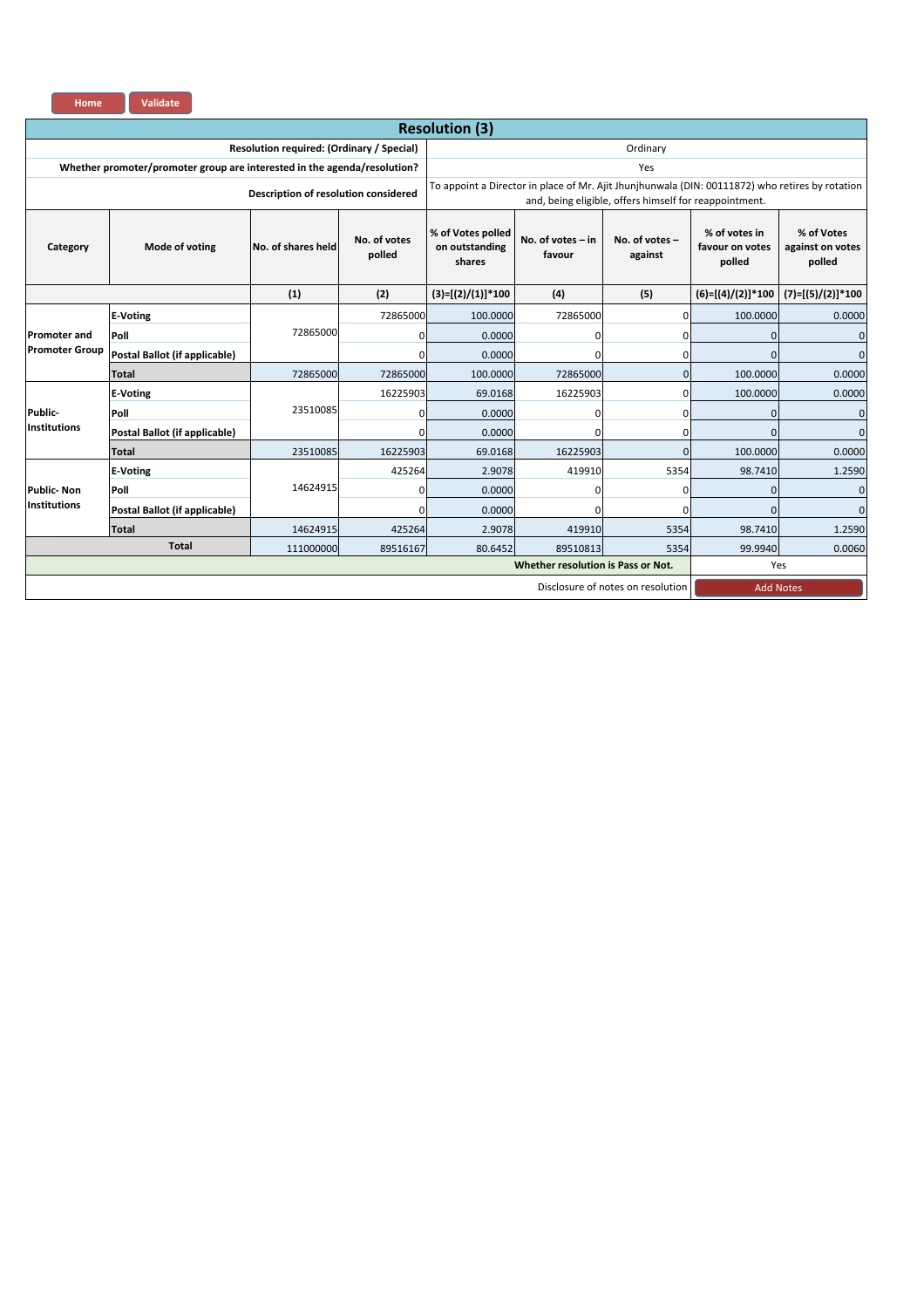| Home                  | Validate                                                                 |                                           |                        |                                               |                                                                                                                                                             |                           |                                            |                                          |  |  |
|-----------------------|--------------------------------------------------------------------------|-------------------------------------------|------------------------|-----------------------------------------------|-------------------------------------------------------------------------------------------------------------------------------------------------------------|---------------------------|--------------------------------------------|------------------------------------------|--|--|
|                       |                                                                          |                                           |                        |                                               |                                                                                                                                                             |                           |                                            |                                          |  |  |
|                       |                                                                          | Resolution required: (Ordinary / Special) |                        |                                               |                                                                                                                                                             | Ordinary                  |                                            |                                          |  |  |
|                       | Whether promoter/promoter group are interested in the agenda/resolution? |                                           |                        |                                               |                                                                                                                                                             | Yes                       |                                            |                                          |  |  |
|                       |                                                                          | Description of resolution considered      |                        |                                               | To appoint a Director in place of Mrs. Nidhi Jhunjhunwala (DIN: 01144803) who retires by<br>rotation and, being eligible, offers herself for reappointment. |                           |                                            |                                          |  |  |
| Category              | Mode of voting                                                           | No. of shares held                        | No. of votes<br>polled | % of Votes polled<br>on outstanding<br>shares | No. of votes - in<br>favour                                                                                                                                 | No. of votes -<br>against | % of votes in<br>favour on votes<br>polled | % of Votes<br>against on votes<br>polled |  |  |
|                       |                                                                          | (1)                                       | (2)                    | $(3)=[(2)/(1)]*100$                           | (4)                                                                                                                                                         | (5)                       | $(6)=[(4)/(2)]*100$                        | $(7)=[(5)/(2)]*100$                      |  |  |
|                       | <b>E-Voting</b>                                                          |                                           | 72865000               | 100.0000                                      | 72865000                                                                                                                                                    | $\Omega$                  | 100.0000                                   | 0.0000                                   |  |  |
| <b>Promoter and</b>   | Poll                                                                     | 72865000                                  | 0                      | 0.0000                                        |                                                                                                                                                             | 0                         | $\mathbf{0}$                               | $\mathbf 0$                              |  |  |
| <b>Promoter Group</b> | Postal Ballot (if applicable)                                            |                                           | $\Omega$               | 0.0000                                        |                                                                                                                                                             | $\Omega$                  | $\Omega$                                   | $\Omega$                                 |  |  |
|                       | Total                                                                    | 72865000                                  | 72865000               | 100.0000                                      | 72865000                                                                                                                                                    | $\Omega$                  | 100.0000                                   | 0.0000                                   |  |  |
|                       | <b>E-Voting</b>                                                          |                                           | 16225903               | 69.0168                                       | 16106072                                                                                                                                                    | 119831                    | 99.2615                                    | 0.7385                                   |  |  |
| Public-               | Poll                                                                     | 23510085                                  | $\mathbf 0$            | 0.0000                                        | <sup>0</sup>                                                                                                                                                | $\Omega$                  |                                            | $\mathbf{0}$                             |  |  |
| <b>Institutions</b>   | Postal Ballot (if applicable)                                            |                                           | 0                      | 0.0000                                        | n                                                                                                                                                           | $\Omega$                  | $\Omega$                                   | $\mathbf{0}$                             |  |  |
|                       | Total                                                                    | 23510085                                  | 16225903               | 69.0168                                       | 16106072                                                                                                                                                    | 119831                    | 99.2615                                    | 0.7385                                   |  |  |
|                       | <b>E-Voting</b>                                                          |                                           | 425274                 | 2.9079                                        | 419886                                                                                                                                                      | 5388                      | 98.7331                                    | 1.2669                                   |  |  |
| <b>Public-Non</b>     | Poll                                                                     | 14624915                                  | 0                      | 0.0000                                        | U                                                                                                                                                           | 0                         | $\Omega$                                   | $\mathbf{0}$                             |  |  |
| <b>Institutions</b>   | Postal Ballot (if applicable)                                            |                                           | 0                      | 0.0000                                        |                                                                                                                                                             | $\Omega$                  | $\Omega$                                   | $\mathbf{0}$                             |  |  |
|                       | Total                                                                    | 14624915                                  | 425274                 | 2.9079                                        | 419886                                                                                                                                                      | 5388                      | 98.7331                                    | 1.2669                                   |  |  |
|                       | <b>Total</b>                                                             | 111000000                                 | 89516177               | 80.6452                                       | 89390958                                                                                                                                                    | 125219                    | 99.8601                                    | 0.1399                                   |  |  |
|                       |                                                                          |                                           |                        |                                               | Whether resolution is Pass or Not.                                                                                                                          |                           |                                            | Yes                                      |  |  |
|                       | Disclosure of notes on resolution                                        |                                           |                        |                                               |                                                                                                                                                             |                           |                                            |                                          |  |  |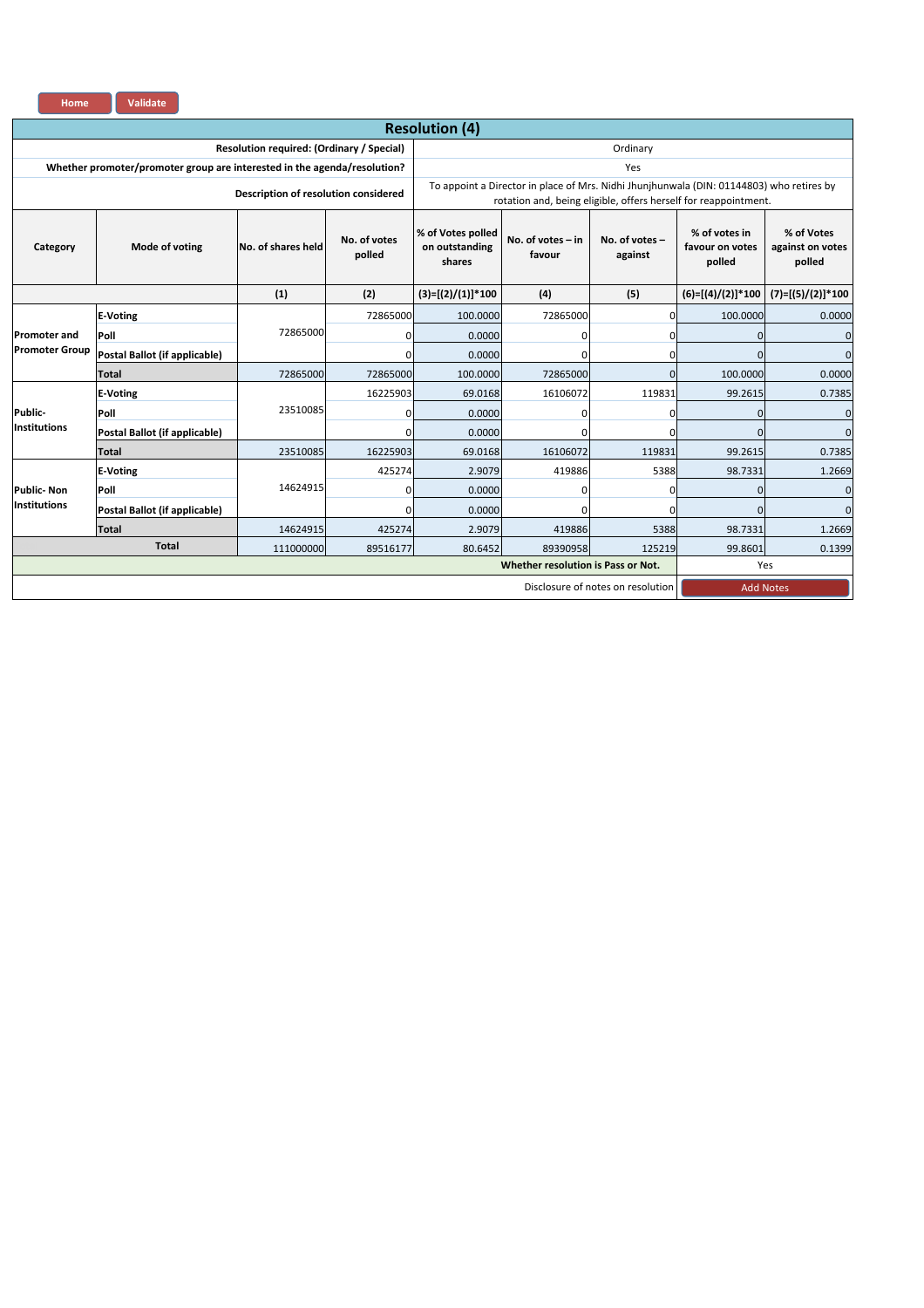| <b>Home</b> | <b>Validate</b> |
|-------------|-----------------|
|             |                 |

| <b>Resolution (5)</b> |                                                                          |                                           |                        |                                                       |                                                                                              |                           |                                            |                                          |  |  |  |
|-----------------------|--------------------------------------------------------------------------|-------------------------------------------|------------------------|-------------------------------------------------------|----------------------------------------------------------------------------------------------|---------------------------|--------------------------------------------|------------------------------------------|--|--|--|
|                       |                                                                          | Resolution required: (Ordinary / Special) |                        | Special                                               |                                                                                              |                           |                                            |                                          |  |  |  |
|                       | Whether promoter/promoter group are interested in the agenda/resolution? |                                           |                        |                                                       |                                                                                              | Yes                       |                                            |                                          |  |  |  |
|                       |                                                                          | Description of resolution considered      |                        |                                                       | Continuation of Directorship for Shri Sushil Jhunjhunwala as Chairman of the Company for his | remaining tenure          |                                            |                                          |  |  |  |
| Category              | Mode of voting                                                           | No. of shares held                        | No. of votes<br>polled | % of Votes polled<br>on outstanding<br>shares         | No. of votes $-$ in<br>favour                                                                | No. of votes -<br>against | % of votes in<br>favour on votes<br>polled | % of Votes<br>against on votes<br>polled |  |  |  |
|                       |                                                                          | (1)                                       | (2)                    | $(3)=[(2)/(1)]*100$                                   | (4)                                                                                          | (5)                       | $(6)=[(4)/(2)]*100$                        | $(7)=[(5)/(2)]*100$                      |  |  |  |
|                       | <b>E-Voting</b>                                                          |                                           | 72865000               | 100.0000                                              | 72865000                                                                                     | 0                         | 100.0000                                   | 0.0000                                   |  |  |  |
| <b>Promoter and</b>   | Poll                                                                     | 72865000                                  | 0                      | 0.0000                                                | o                                                                                            | 0                         | $\mathbf{0}$                               | $\mathbf{0}$                             |  |  |  |
| <b>Promoter Group</b> | Postal Ballot (if applicable)                                            |                                           | 0                      | 0.0000                                                |                                                                                              | 0                         | $\mathbf{0}$                               | $\mathbf{0}$                             |  |  |  |
|                       | <b>Total</b>                                                             | 72865000                                  | 72865000               | 100.0000                                              | 72865000                                                                                     | $\mathbf{0}$              | 100.0000                                   | 0.0000                                   |  |  |  |
|                       | <b>E-Voting</b>                                                          |                                           | 16225903               | 69.0168                                               | 16225903                                                                                     | 0                         | 100.0000                                   | 0.0000                                   |  |  |  |
| Public-               | Poll                                                                     | 23510085                                  | $\mathbf 0$            | 0.0000                                                | o                                                                                            | 0                         | $\mathbf{0}$                               | $\mathbf{0}$                             |  |  |  |
| <b>Institutions</b>   | Postal Ballot (if applicable)                                            |                                           | 0                      | 0.0000                                                |                                                                                              | 0                         | $\Omega$                                   | $\mathbf{0}$                             |  |  |  |
|                       | <b>Total</b>                                                             | 23510085                                  | 16225903               | 69.0168                                               | 16225903                                                                                     | $\Omega$                  | 100.0000                                   | 0.0000                                   |  |  |  |
|                       | <b>E-Voting</b>                                                          |                                           | 425269                 | 2.9078                                                | 420093                                                                                       | 5176                      | 98.7829                                    | 1.2171                                   |  |  |  |
| <b>Public-Non</b>     | Poll                                                                     | 14624915                                  | 0                      | 0.0000                                                | ŋ                                                                                            | $\Omega$                  | $\Omega$                                   | $\mathbf 0$                              |  |  |  |
| <b>Institutions</b>   | Postal Ballot (if applicable)                                            |                                           | 0                      | 0.0000                                                |                                                                                              | $\Omega$                  | $\Omega$                                   | $\mathbf{0}$                             |  |  |  |
|                       | Total                                                                    | 14624915                                  | 425269                 | 2.9078                                                | 420093                                                                                       | 5176                      | 98.7829                                    | 1.2171                                   |  |  |  |
|                       | <b>Total</b>                                                             | 111000000                                 | 89516172               | 80.6452                                               | 89510996                                                                                     | 5176                      | 99.9942                                    | 0.0058                                   |  |  |  |
|                       |                                                                          |                                           |                        |                                                       | Whether resolution is Pass or Not.                                                           |                           | Yes                                        |                                          |  |  |  |
|                       |                                                                          |                                           |                        | Disclosure of notes on resolution<br><b>Add Notes</b> |                                                                                              |                           |                                            |                                          |  |  |  |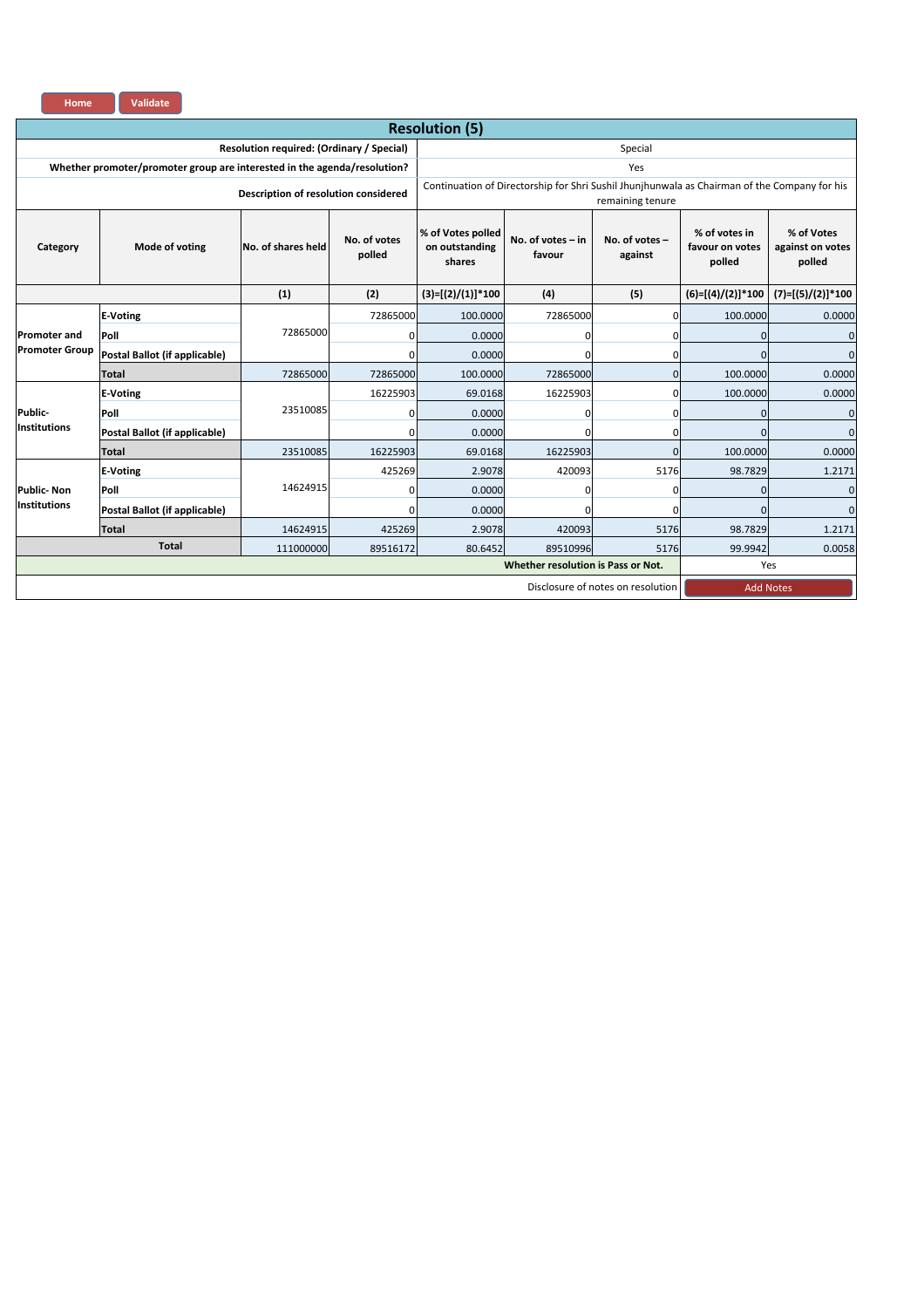### PRAVIN KUMAR DROLIA

#### DROLIA & COMPANY

#### **(Company Secretary in whole time practice)**

9, Crooked Lane, Kolkata - 700069 Mobile: 9831196869; Email: droliapravin@yahoo.co.in

#### **Form No. MGT-13**

#### **Report of Scrutinizer**

*[Pursuant to Section 108 of the Companies Act, 2013 read with Rule 20 of the Companies (Management and Administration) Rules, 2014, as amended and Regulation 44 of the SEBI (Listing Obligations and Disclosure Requirements) Regulations, 2015]*

To, The Chairman,

**34th ANNUAL GENERAL MEETING**

**OF LA OPALA R G LIMITED,**

#### **(CIN: L26101WB1987PLC042512)**

Eco Centre, 8<sup>th</sup> floor,

EM -4, Sector V,

Kolkata-700 091.

#### Dear Sir,

**Sub: Scrutinizer's report on remote e-voting conducted on resolutions mentioned in the notice dated 25th May 2021 of 34th Annual General Meeting (AGM) of LA OPALA R G LIMITED held through video conferencing (VC)/other audio-visual means (OAVM) on Saturday, the 25th September, 2021 at 1.00 P.M.(IST)**

 **------------------------------------------------------------------------------------------------------------------------------------------** I. I, Pravin Kumar Drolia, (FCS No. 2366 & CP 1362) Company Secretary in whole time practice , Kolkata, was appointed as the Scrutinizer, by the Board of Directors of **LA OPALA R G LIMITED** ("the Company") in their meeting held on 25<sup>th</sup> May, 2021 in terms of the provisions of Section 108 of the Companies Act, 2013 ("Act") read with Rule 20 of the Companies (Management and Administration) Rules, 2014, as amended by Companies (Management & Administration) Amendment Rules 2015 and Regulation 44 of the SEBI (Listing Obligations and Disclosure Requirements) Regulations, 2015 (Listing Regulations) for the purpose of Scrutinizing and ascertaining the results of voting by electronic means i.e. remote e-voting and e- voting during the Annual General Meeting (AGM) conducted on the following resolutions mentioned in the notice passed by the Members at the 34<sup>th</sup> AGM of the Company held **through video conferencing(VC) / other audio visual means** 

|  | (OAVM) on Saturday, the 25 <sup>th</sup> September, 2021 at 1.00 P.M. in a fair and transparent manner. |  |
|--|---------------------------------------------------------------------------------------------------------|--|
|--|---------------------------------------------------------------------------------------------------------|--|

| <b>Resolution</b> | Type of           | <b>Particulars</b>                                                             |  |  |  |  |  |  |  |  |  |  |  |  |
|-------------------|-------------------|--------------------------------------------------------------------------------|--|--|--|--|--|--|--|--|--|--|--|--|
| <b>Number</b>     | <b>Resolution</b> |                                                                                |  |  |  |  |  |  |  |  |  |  |  |  |
| 1.                | Ordinary          | To Consider and adopt the Audited Financial Statements of the Company for the  |  |  |  |  |  |  |  |  |  |  |  |  |
|                   | <b>Resolution</b> | financial year ended March 31, 2021 and reports of Board of Directors and      |  |  |  |  |  |  |  |  |  |  |  |  |
|                   |                   | Auditors thereon.                                                              |  |  |  |  |  |  |  |  |  |  |  |  |
| 2.                | Ordinary          | To Declare dividend for the financial year ended 31 <sup>st</sup> March, 2021. |  |  |  |  |  |  |  |  |  |  |  |  |
|                   | <b>Resolution</b> |                                                                                |  |  |  |  |  |  |  |  |  |  |  |  |
| З.                | Ordinary          | (holding<br>To<br>re-appointment of Mr. Ajit<br>Jhunjhunwala<br>approve        |  |  |  |  |  |  |  |  |  |  |  |  |
|                   | <b>Resolution</b> | DIN: 00111872) as a Director liable to retire by rotation.                     |  |  |  |  |  |  |  |  |  |  |  |  |
| 4.                | Ordinary          | (holding<br>re-appointment of Mrs. Nidhi<br>Jhunjhunwala<br>To<br>approve      |  |  |  |  |  |  |  |  |  |  |  |  |
|                   | <b>Resolution</b> | DIN: 01144803) as a Director liable to retire by rotation.                     |  |  |  |  |  |  |  |  |  |  |  |  |
| 5.                | <b>Special</b>    | To approve continuation of Directorship of Mr. Sushil Jhunjhunwala (holding    |  |  |  |  |  |  |  |  |  |  |  |  |
|                   | <b>Resolution</b> | DIN: 00082461) as a chairman till the remaining tenure of his appointment upto |  |  |  |  |  |  |  |  |  |  |  |  |
|                   |                   | 30 <sup>th</sup> September 2024                                                |  |  |  |  |  |  |  |  |  |  |  |  |



Digitally signed by PRAVIN KUMAR DROLIA Date: 2021.09.27 10:55:00 +05'30'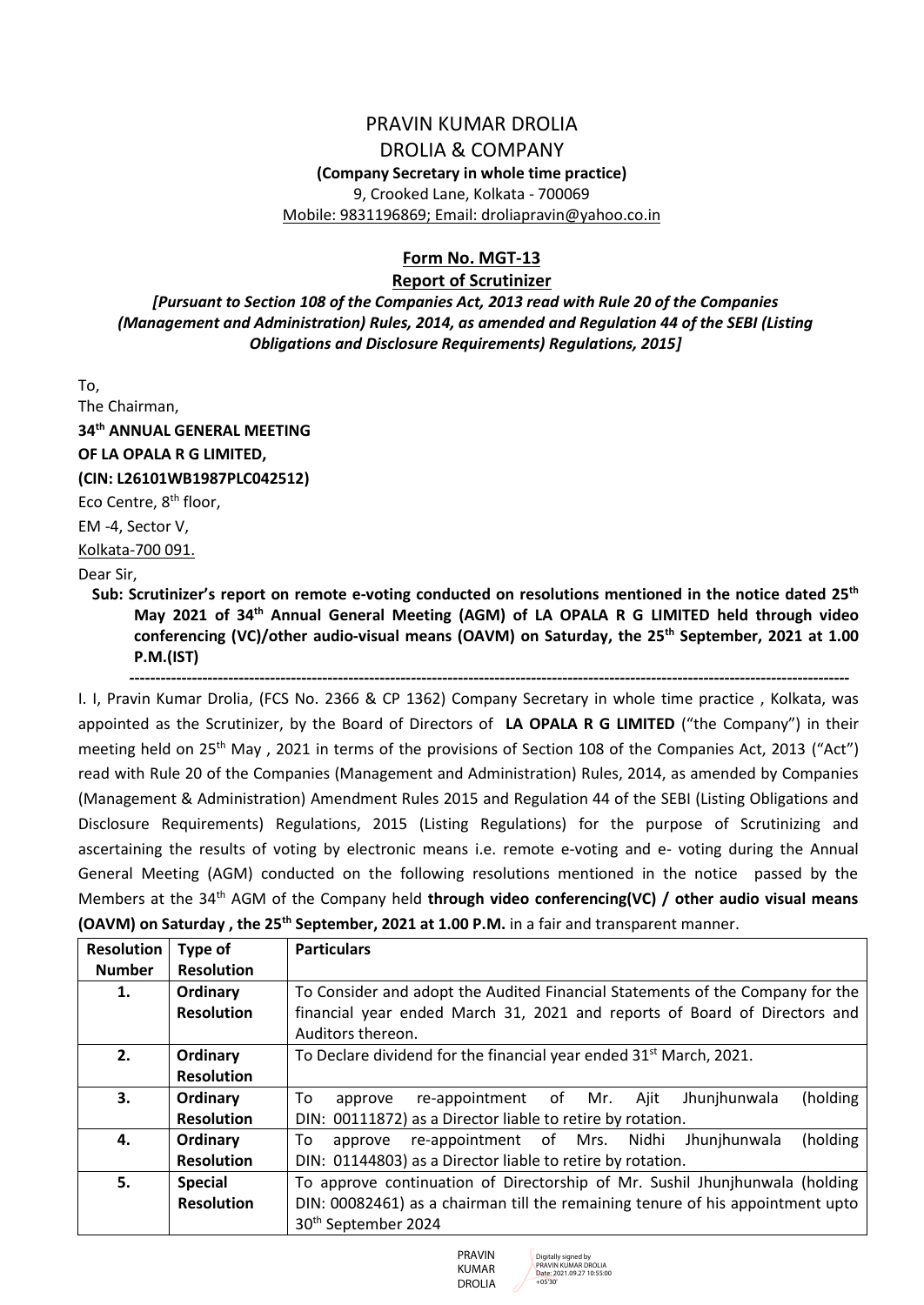- 1.1. The Management of the Company is responsible to ensure the compliance with the requirements of the Companies Act, 2013, MCA Circulars, SEBI Circulars and rules thereon for holding of AGM and passing of resolutions set out in notice of AGM. In view of the continuing COVID 19 pandemic , social distancing is a norm to be followed and Ministry of Corporate Affairs (MCA) has vide its circular dated January 13, 2021 read with circulars dated 8<sup>th</sup> April 2020, 13<sup>th</sup> April 2020 and 5<sup>th</sup> May 2020 (collectively referred to as MCA circulars) and Securities and Exchange Board of India (SEBI) vide its circular Nos: SEBI/HO/CFD/CMDI/CIR/P/2020/79 dated May 12, 2020 and SEBI/HO/CFD/CMD2/CIR/P/2021/11 dated January 15, 2021 (collectively referred to as SEBI Circulars) permitting the holding of Annual General meeting (AGM) through Video Conferencing (VC) or other audio visual means (OAVM) without the physical presence of Members at a common venue. My responsibility, as a scrutinizer for e-voting process is restricted to the extent of ascertaining requisite votes casted i.e. "in Favour" and "Against' the resolutions mentioned in the said notice by the Members after taking the effect of "invalid" and "abstained" votes in respect of the resolutions set forth in the notice of the said AGM of the Company. The deemed venue for the AGM shall be the Registered Office of the Company.
- **2.** I submit my report as under:
- 2.1. As per information provided, the Company had completed the dispatch of notice of AGM inter-alia containing User ID, password and Annual Report for the financial year 2020-2021 through electronic mode only by  $31<sup>st</sup>$  August, 2021 to eligible Members along with other necessary information and whose email address were registered with the Registrar and Transfer Agents (RTA) and Depositories in terms of MCA General Circular No 17/2020 dated 13 April 2020 and General Circular No 22/2020 dated 15 June 2020 (MCA Circulars). As per provisions of the Companies Act, 2013, the numbers of vote cast in respect of each resolution have been counted according to the number of shares held by the concerned Shareholders. One share held is equal to one vote.
- 2.2. The Members holding shares in physical mode or not having email ID registered with their Depository Participants or Registrar & Share Transfer Agent were given special facility to get their email ID registered either with RTA or with the Depositories to receive the notice of AGM electronically and participate in remote e-voting process. The Company through public notices published in "Business Standard, (English Edition) and "Aajkal , (Bengali Edition) on August 21, 2021 informing the Members about update their credentials with RTA and Depositories as per MCA Circulars, and on September 1, 2021 in "Business Standard" (English Edition) and "Aajkal" (Bengali Edition) completion of dispatch of notice electronically, along with other information as specified in the rules as prescribed in clause (v) of sub rule 4 of the Rule 20 of the Companies (Management and Administration) Rules, 2014, as amended, read with above mentioned Circulars of MCA.
- 2.3. In compliance with provisions of Rule 20 of the Companies (Management and Administration) Rules, 2014, as amended read with Regulation 44 of the SEBI (Listing Obligations and Disclosure Requirements) Regulation, 2015, the Company has arranged remote e-voting facility through National Securities Depository Limited (NSDL) for conducting remote e-voting by the Shareholders of the Company on AGM resolutions. The Board of the Company has fixed 18<sup>th</sup> September, 2021 as cut-off date for determining the names of Members, who are eligible to cast their vote through remote e-voting. The Company had also provided electronic voting facility through NSDL platform to the Shareholders during the course of the meeting, who had attended the meeting through above process and did not vote on resolutions by means of remote e-voting prior to the AGM. Members attended this meeting through VC or OAVM had been counted for the purpose of reckoning the requisite quorum under section 103 of the Companies Act 2013.

PRAVIN KUMAR DROLIA Digitally signed by PRAVIN KUMAR DROLIA Date: 2021.09.27 10:55:30 +05'30'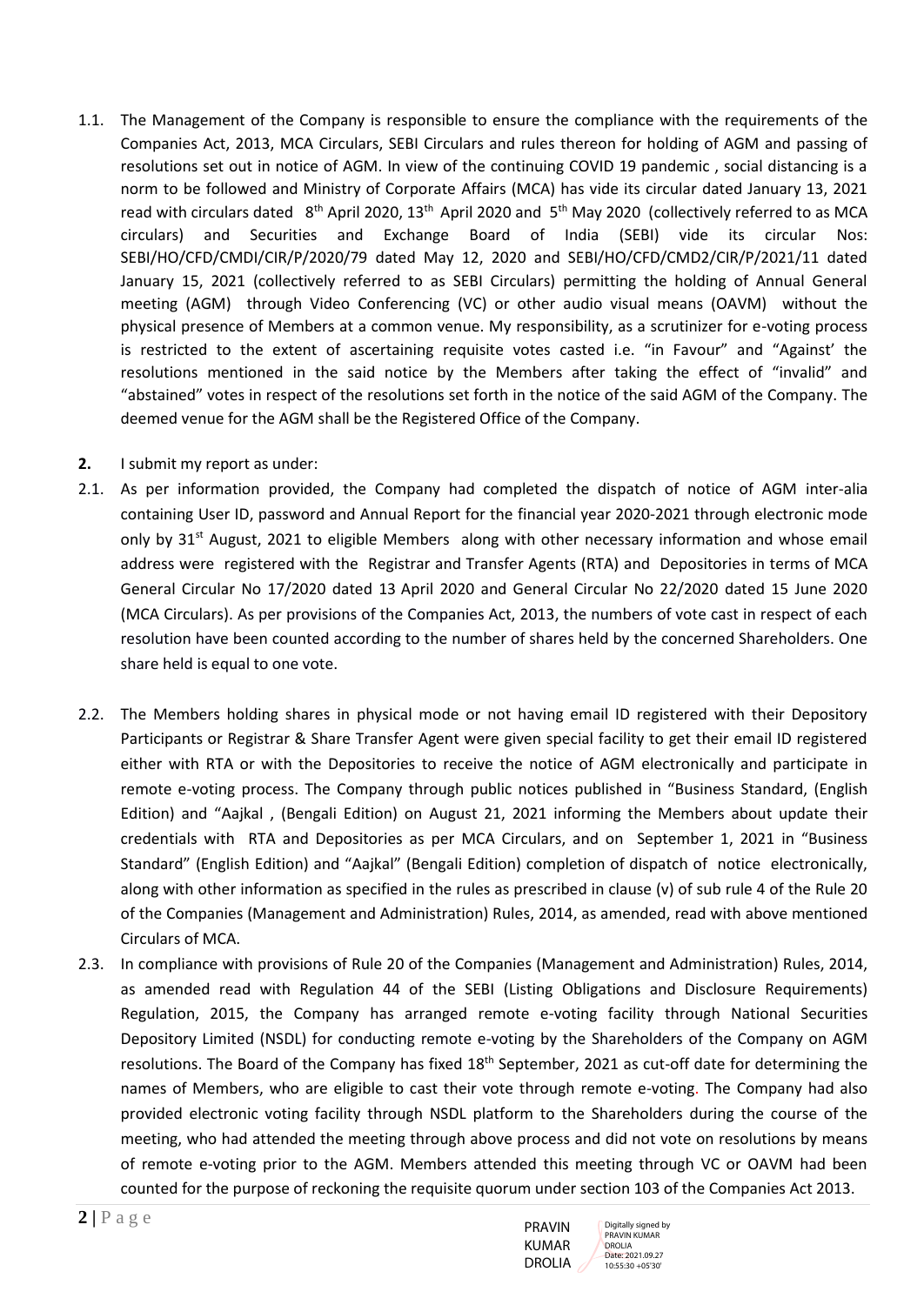- 2.4. The e-voting period was commenced on Wednesday, 22<sup>nd</sup> September, 2021 from 09:00 A.M.(IST) and concluded on Friday, 24th September, 2021 at 5:00 P.M. (IST). The Shareholders who were holding shares of the Company as on the "cut-off' date i.e., 18<sup>th</sup> September, 2021 fixed by the Company, were entitled to vote on the resolutions set out in the notice of AGM of the Company by electronic mode only.
- 2.5. At the meeting of the Board of Directors of the Company held on 25<sup>th</sup> May, 2021, Mrs. Kanchan P Jaiswal, Company Secretary and Compliance Officer, was made responsible for conducting the entire e-voting process and was authorized to do all things and to take all incidental and necessary steps for conducting the AGM and e voting process.
- 2.6. The votes cast through remote e-voting facility were unblocked after the conclusion of AGM in the presence of 2 (two) witnesses, Mr. Anirudh Saraf of 58/35, P A Saha Road, Kolkata 700 045 and Mr. Naveen Saraf of 58/35, Prince Anwar Saha Road, Kolkata 700 045 who were not in the employment of the Company. The votes cast by the Shareholders were scrutinized by verifying it using the Scrutinizer's login on the NSDL e-voting website.
- 2.7. The report inter alia containing details such as list of equity shareholders, who voted "for" and "against", on each of the resolutions that were put to vote and whose votes became invalid or who abstained from voting, in respect of resolutions set out in the notice of the said AGM. The said were generated from the evoting website of NSDL i.e[. https://www.evoting.nsdl.com.](https://www.evoting.nsdl.com/)
- 2.8. The result of voting on the resolutions through electronic means is as per **"Annexure - A"** attached herewith.

#### **RESULTS:**

There are 41330 numbers of eligible Members holding total 11,10,00,000 no(s) of Shares, who are entitled to vote electronically as on cut-off date i.e.,18<sup>th</sup> September, 2021. All the resolutions mentioned in the notice of Annual General Meeting as per details given above stand passed under remote e voting with requisite majority. I further report that the Chairman of the meeting or any other person as authorized by him in this regard may declare and confirm the above results of voting at the registered office of the Company, not later than 27<sup>th</sup> September, 2021 in respect of the resolutions referred herein.

I hereby also confirmed that I am maintaining the register received from e voting website of NSDL electronically in respect of vote cast through remote e voting and will be handed over to the Company Secretary of the Company for safe keeping after declaration of result

Thanking You,

Yours faithfully,

(Pravin Kumar Drolia) PRAVIN KUMAR DROLIA Digitally signed by PRAVIN KUMAR DROLIA Date: 2021.09.27 10:55:55 +05'30'

Company secretary in whole time practice F.C.S No.2366, CP 1362 UDIN: F002366C001010329

Place: Kolkata

Date: 27<sup>th</sup> September, 2021